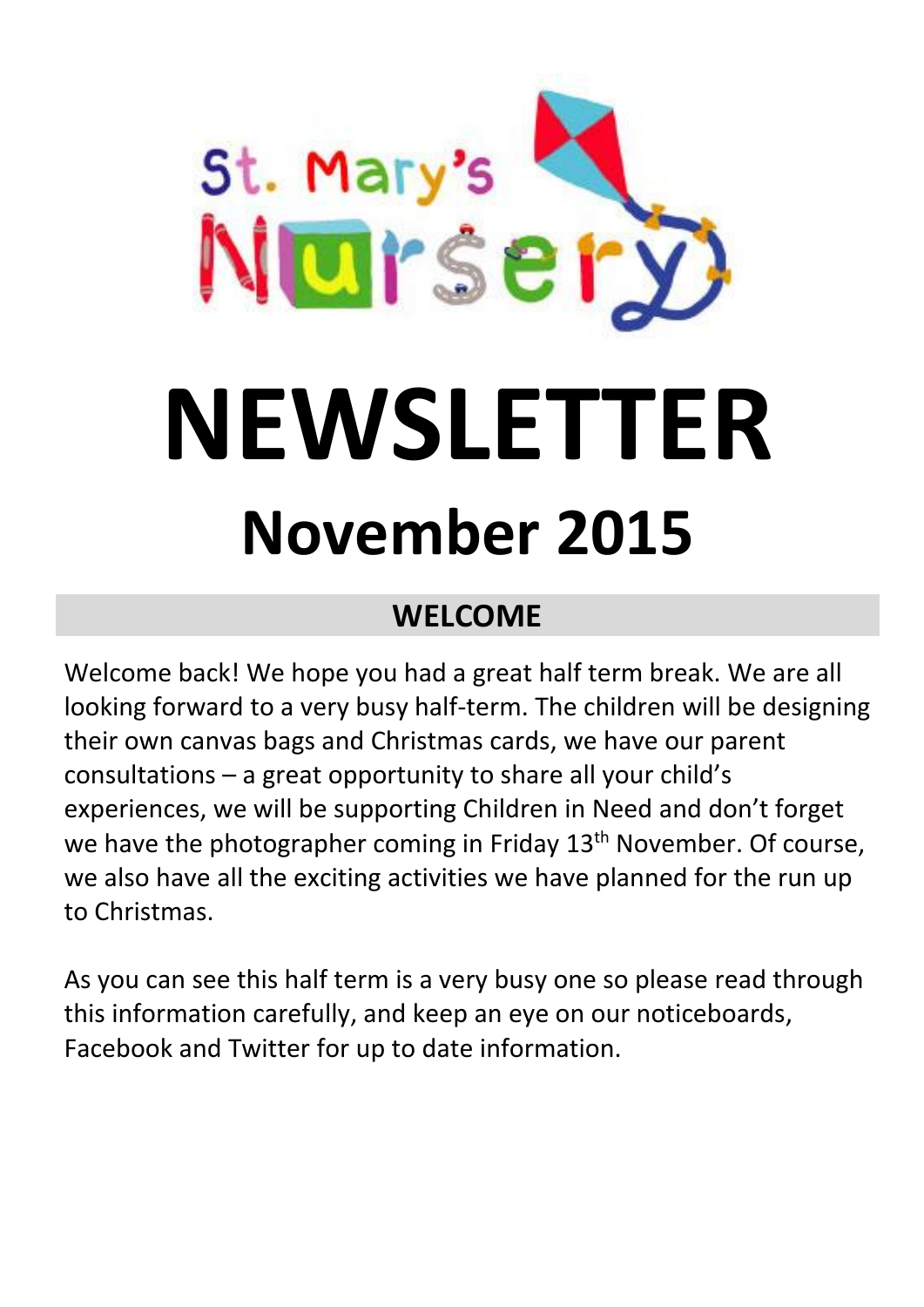

### **DATES TO REMEMBER**

*Children in Need Cake Sale and PJs Thursday 12th November Photographer Friday 13th November Millers Ark Nativity Service Thursday 17th December Children's Christmas Party Friday 18 th December Last Day of Term Friday 18th December First Day of Spring Term Monday 11th December*

*Phil the Bag Tuesday 10 th November Parent Consultations Monday 23rd November – Friday 27 th November*



#### **PHIL THE BAG**

Don't forget to drop off your unwanted clothes, towels and other textiles on **Tuesday 10th November**. The more we collect, the more money we will receive in exchange for these products.

#### **CHILDREN IN NEED CAKE SALE AND PJ/ONESIE DAY**

As a Nursery we will be supporting Children in Need this year. On **Thursday 12th November**, we will be having a cake sale. Please bring in any donations of cakes in the morning



when you drop your child off, and the sale will take place when you collect your children at the end of the session (both at 12 and 2.30pm). Your child will also be able to come to nursery in their pyjamas or onesie in return for a donation of £1 per child.

We hope you will enjoy joining with us in supporting this charity which is close to all of our hearts.

#### **PHOTOGRAPHER**



Our photographer will be here on **Friday 13th November** to take Portrait photos. If your child does not normally attend on a Friday but you would like a photograph, please bring them in at 9am (and remain with them), for their photos. (Sibling photos are also possible, please bring siblings in at 9am).

#### **PARENT CONSULTATIONS**

Parent consultations will take place **Monday 23rd November – Friday 27th November 2015**. This is a great opportunity to discuss your child's progress with their keyworker, and bring



up any concerns or questions you may have. Please look out for the sign up sheets in the foyer.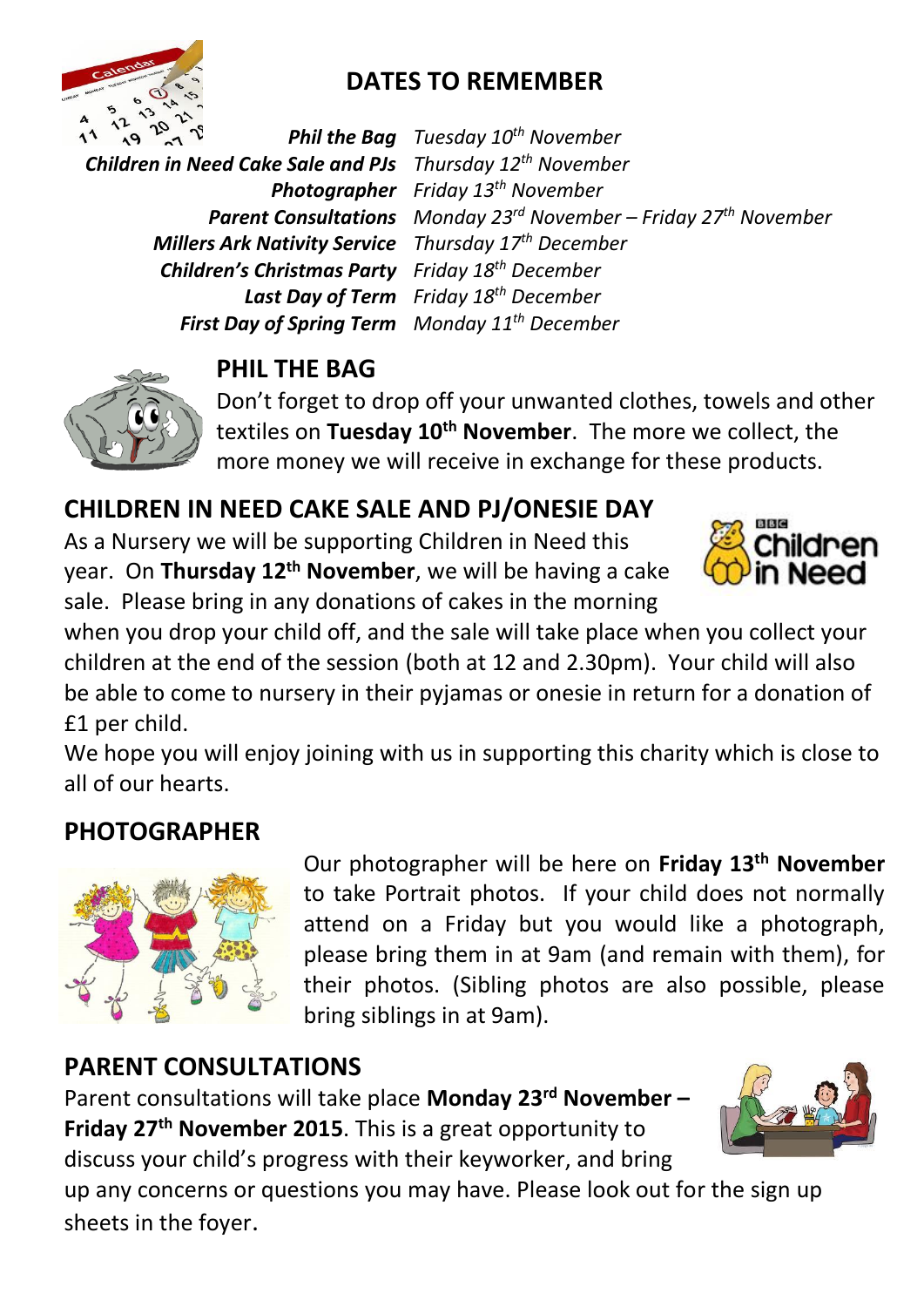

## **MILLERS ARK NATIVITY SERVICE**

We have a very exciting Nativity service planned this year on **Thursday 17th December**, with the animals from Millers Ark Farm. Further information to follow.

### **CHRISTMAS PARTY**

Our children's Christmas party will be on Friday 18th December finishing at 12 (the last day of term). More information to follow.





#### **ALL WEATHER CLOTHING**

Children have access to the outside play area at all times of the year. During this time of year please could we ask you to provide your child with a coat, gloves and hat. Please help us to ensure that your child has the correct coat etc. by putting their name on their items.

### **PLANNING**

The planning for the week is available for you to view on our noticeboard. The Parent Pages are also on the noticeboard and we will begin to hand these out on a Friday. These explain more about the planning and how you can continue engaging with your child's learning at home.



## **NAMED WATER BOTTLES**

Please can each child bring in a named water bottle for every session.

## **NON-ATTENDANCE**

If your child is unable to attend the nursery for any reason it is a statutory requirement for you to let us know. Please call the nursery by 9.30am to inform us as we have a duty of care to the children.

## **CHANGE OF COLLECTION**

Your child's safety is of paramount importance to us therefore we will NOT release your child to anyone who is not authorized by you to collect them. They MUST have a password.



#### **SNACK TIME**

We value your contribution of one piece of fruit per week, per child. As you know, this is an essential part of a healthy diet and your children enjoy eating the fruit you supply.